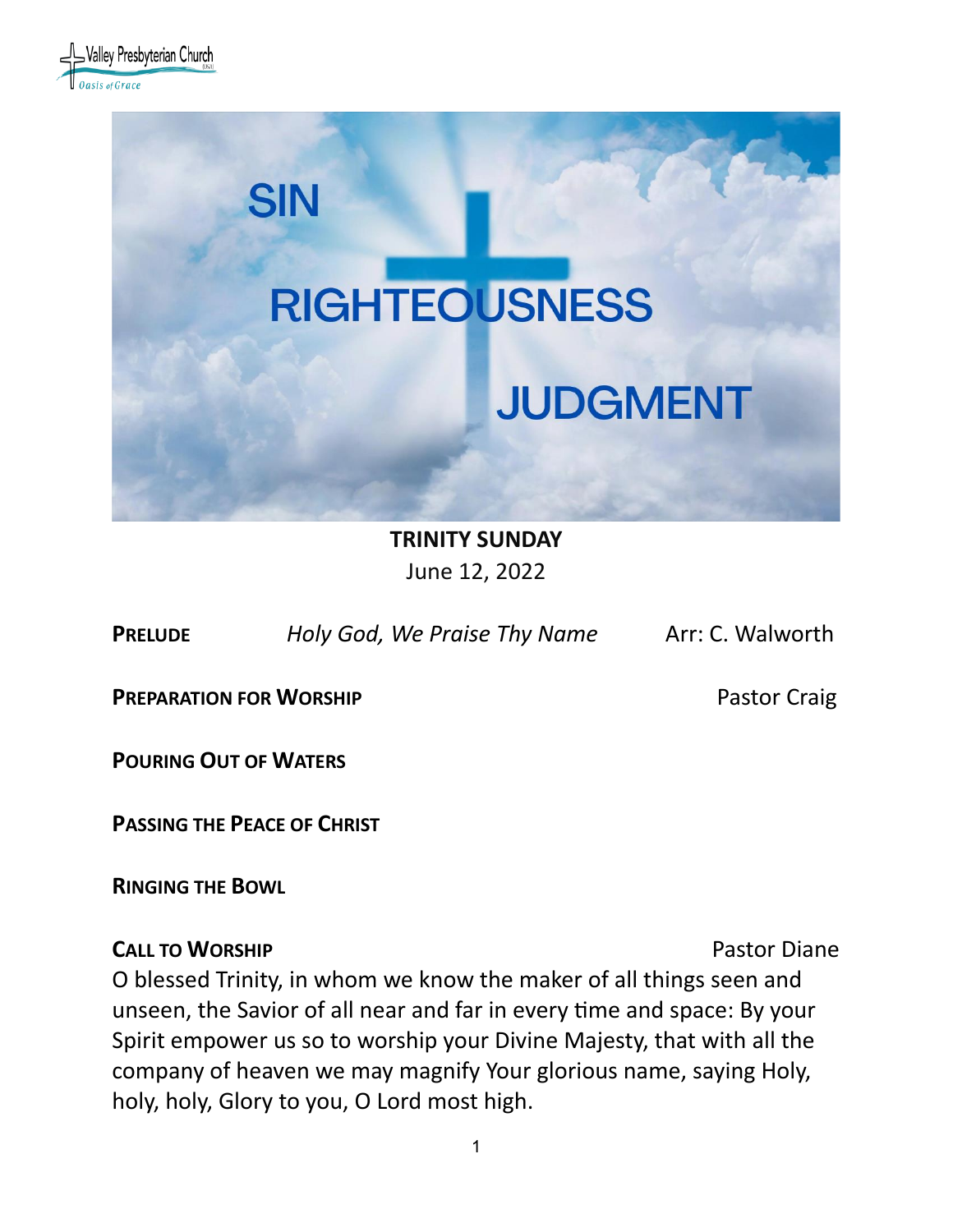

## **CALL TO PRAYER**

Our Lord is a great God, who says: I am the Alpha and Omega, the first and the last, the beginning and the end.

### **UNISON PRAYER OF CONFESSION**

**God of grace, love and communion, we confess we have failed to love you with all our heart, soul and mind; and to love our neighbor as ourselves. We ignore your commandments, stray from your way, and make for ourselves other gods. Have mercy upon us. Forgive our sin and raise us to new life, that we may serve you faithfully and give honor to your holy name.**

*(Silent prayer)* Amen

### **ASSURANCE OF PARDON**

It is truly right and our greatest joy to give you thanks and praise, eternal triune God, whom we worship as Father, Son and Holy Spirit. In Jesus Christ you spoke the word that brought the world into being. By the Holy Spirit you brought order out of chaos and breathed life into your creatures. In parental love, you stood by us in spite of our disobedience, correcting us with gracious reproof and welcoming us into your loving embrace. Brothers and Sisters believe the good news, in Jesus Christ we are forgiven!

### **GLORIA PATRI** 581

Glory be to the Father, and to the Son, and to the Holy Ghost. as it was in the beginning, is now, and ever shall be, world without end. Amen, Amen.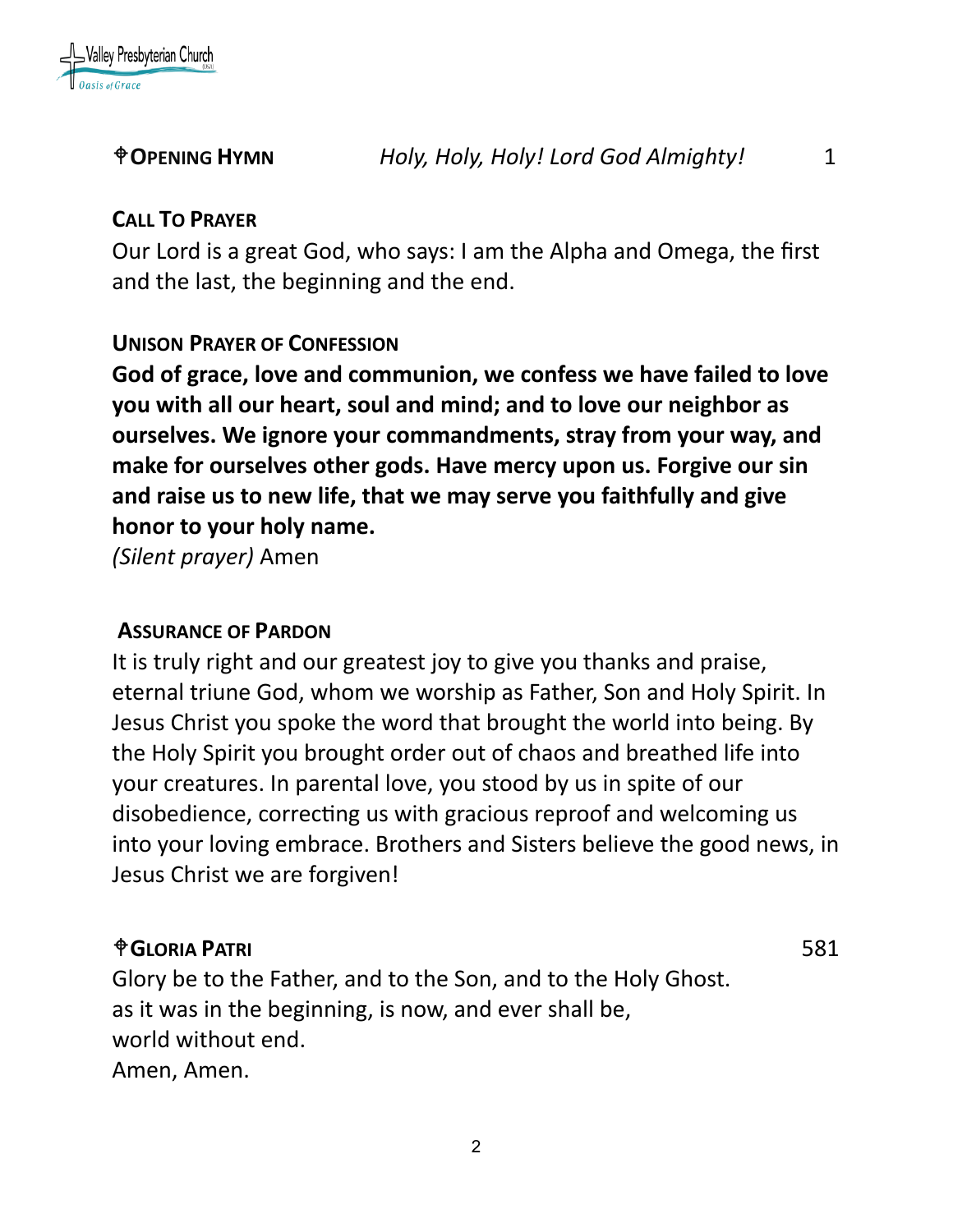

### **ANTHEM** *Holy, Holy, Holy* M. Kellner

Holy, holy, holy! Lord God Almighty! Early in the morning our song shall rise to thee. Holy, holy, holy! Merciful and mighty! God in three persons, blessed Trinity.

Holy, holy, holy! All the saints adore thee, Casting down their golden crowns around the glassy sea. Cherubim and seraphim falling down before thee, Which wert and art, and evermore shall be; Evermore shall be!

Only thou art holy, there is none beside thee, Perfect in power, in love, in purity.

Holy, holy, holy! Only Thou art holy. God in three persons, blessed Trinity.

**PASTORAL PRAYER AND THE LORD'S PRAYER**

**Our Father who art in heaven, hallowed be thy name. Thy kingdom come, thy will be done, on earth as it is in heaven. Give us this day our daily bread; and forgive us our sins, as we forgive those who sin against us; and lead us not into temptation but deliver us from evil. For thine is the kingdom and the power and the glory, forever.** 

**CHORAL AMEN**

**CHILDREN'S TIME**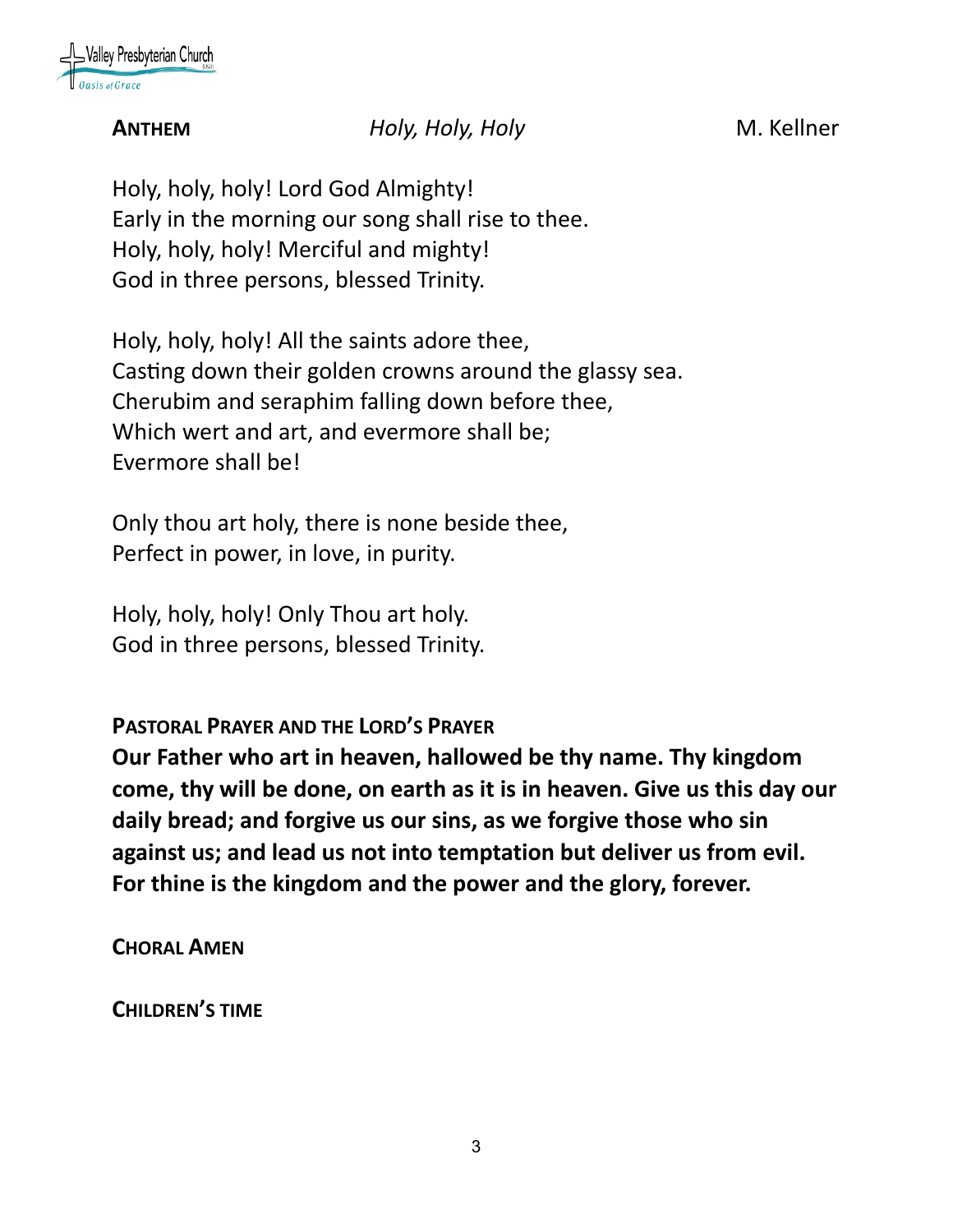

"All this I have told you so that you will not fall away. They will put you out of the synagogue; in fact, the time is coming when anyone who kills you will think they are offering a service to God. They will do such things because they have not known the Father or me. I have told you this, so that when their time comes you will remember that I warned you about them. I did not tell you this from the beginning because I was with you, but now I am going to him who sent me. None of you asks me, 'Where are you going?' Rather, you are filled with grief because I have said these things. But very truly I tell you, it is for your good that I am going away. Unless I go away, the advocate will not come to you; but if I go, I will send him to you. When he comes, he will prove the world to be in the wrong about sin and righteousness and judgment: about sin, because people do not believe in me; about righteousness, because I am going to the Father, where you can see me no longer; and about judgment, because the prince of this world now stands condemned.

"I have much more to say to you, more than you can now bear. But when he, the Spirit of truth, comes, he will guide you into all the truth. He will not speak on his own; he will speak only what he hears, and he will tell you what is yet to come. He will glorify me because it is from me that he will receive what he will make known to you. All that belongs to the Father is mine. That is why I said the Spirit will receive from me what he will make known to you."

Jesus went on to say, "In a little while you will see me no more, and then after a little while you will see me."

**SERMON "**SIN, RIGHTEOUSNESS & JUDGMENT"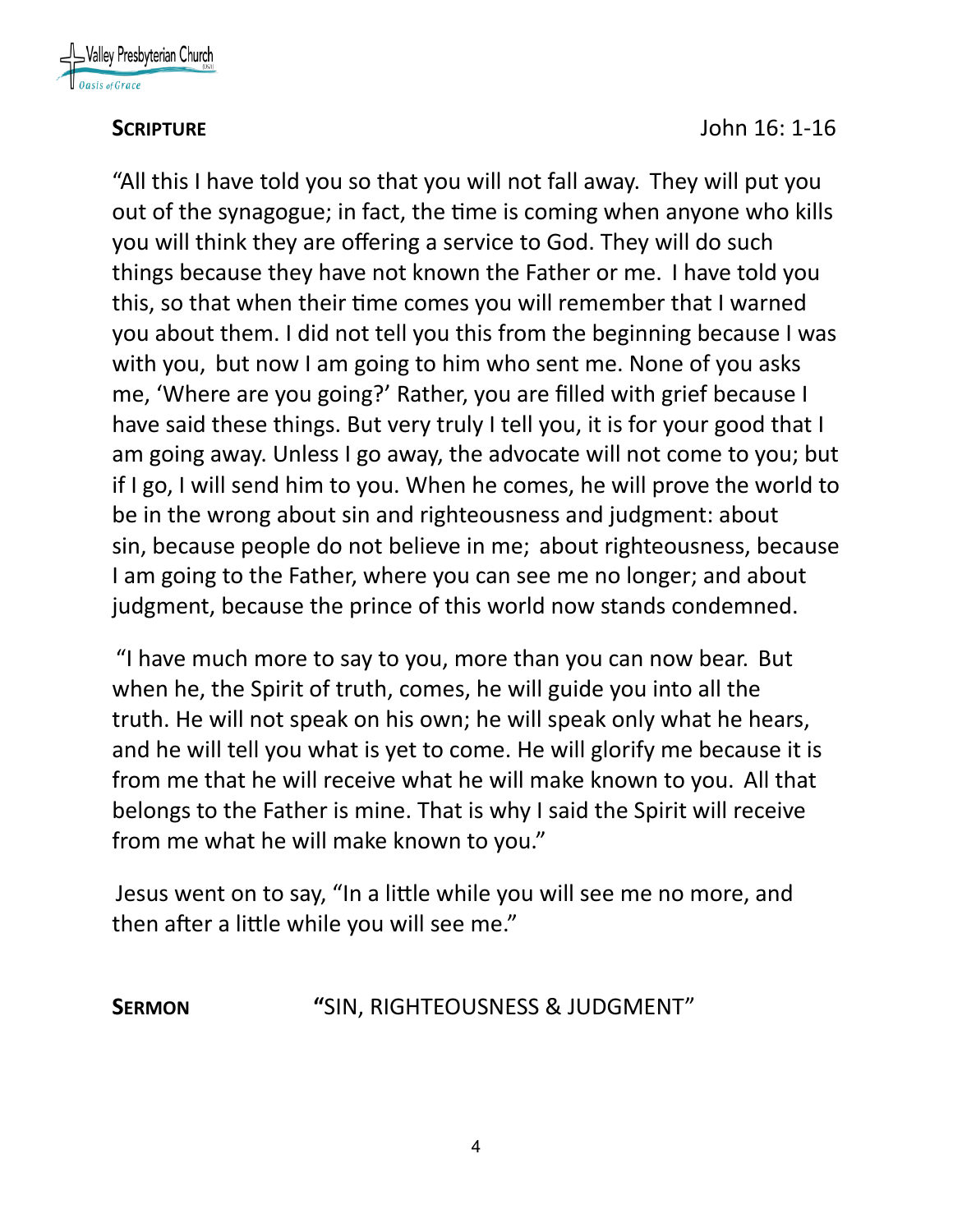# **AFFIRMATION OF FAITH** The Apostle's Creed 35 I believe in God, the Father almighty, maker of heaven and earth. And in Jesus Christ, his only Son, our Lord, who was conceived by the Holy Ghost, born of the Virgin Mary, suffered under Pontius Pilate, was crucified, died, and buried; he descended into hell. The third day he rose again from the dead. He ascended into heaven and sitteth at the right hand of God the Father Almighty from thence he shall come to judge the quick and the dead. I believe in the Holy Ghost, the holy catholic church, the communion of saints, the forgiveness of sins, the resurrection of the body, and the life everlasting. Amen.

| $\oplus$ HYMN            | The Church's One Foundation                                             | 321 |
|--------------------------|-------------------------------------------------------------------------|-----|
| <b>CALL FOR OFFERING</b> |                                                                         |     |
| <b>OFFERTORY</b>         | If We Could See Beyond Today with Trust and Obey<br>Soloist: Les Walter |     |

*\*If you haven't already done so, please print your name in the Fellowship Register.*

*\* If you have a special prayer request, please fill out the blue card in front of you and place it in the offertory. Our Pastors and the Prayer Ministry Team will pray for your request. There is also a box in the Narthex you may place it in as well.*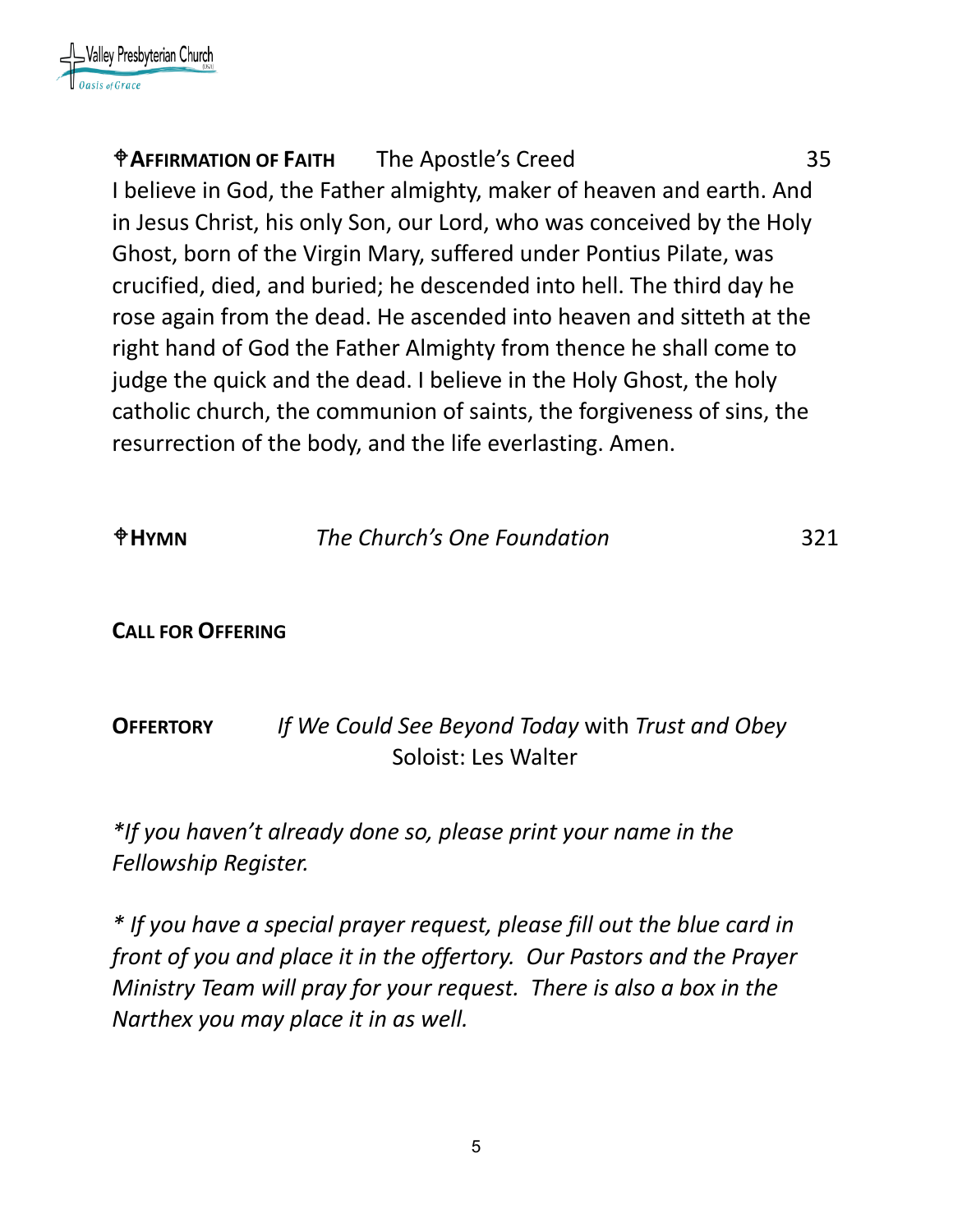

| <b><i><u>ODOXOLOGY</u></i></b>                                        |                                                                 | 606      |  |  |  |  |
|-----------------------------------------------------------------------|-----------------------------------------------------------------|----------|--|--|--|--|
| Praise God, from whom all blessings flow;                             |                                                                 |          |  |  |  |  |
|                                                                       | Praise him, all creatures here below;                           |          |  |  |  |  |
| Praise him above, ye heavenly host;                                   |                                                                 |          |  |  |  |  |
| Praise Father, Son, and Holy Ghost. Amen.                             |                                                                 |          |  |  |  |  |
| <b><i>T</i>PRAYER OF THANKSGIVING</b>                                 |                                                                 |          |  |  |  |  |
| $\oplus$ HYMN                                                         | The Church of Christ in Every Age                               | 320      |  |  |  |  |
| <sup><math>\textcolor{blue}{\Phi}</math></sup> CHARGE AND BENEDICTION |                                                                 |          |  |  |  |  |
|                                                                       | <sup></sup> CONGREGATIONAL RESPONSE Let There Be Peace on Earth |          |  |  |  |  |
|                                                                       | Let there be peace on earth, and let it begin with me,          |          |  |  |  |  |
|                                                                       | Let there be peace on earth, the peace that was meant to be.    |          |  |  |  |  |
|                                                                       | With God as our Father, brothers all are we,                    |          |  |  |  |  |
|                                                                       | Let me walk with my brother, in perfect harmony.                |          |  |  |  |  |
|                                                                       | Let peace begin with me, let this be the moment now,            |          |  |  |  |  |
| With every step I take, let this be my solemn vow,                    |                                                                 |          |  |  |  |  |
| To take each moment and live each moment.                             |                                                                 |          |  |  |  |  |
|                                                                       |                                                                 |          |  |  |  |  |
| <b>POSTLUDE</b>                                                       | Invocation on Nicaea                                            | L. Smith |  |  |  |  |
| †All those who are able, please stand                                 |                                                                 |          |  |  |  |  |
| All Worship Services are available for replay on our website.         |                                                                 |          |  |  |  |  |
| www.valleypres.net                                                    |                                                                 |          |  |  |  |  |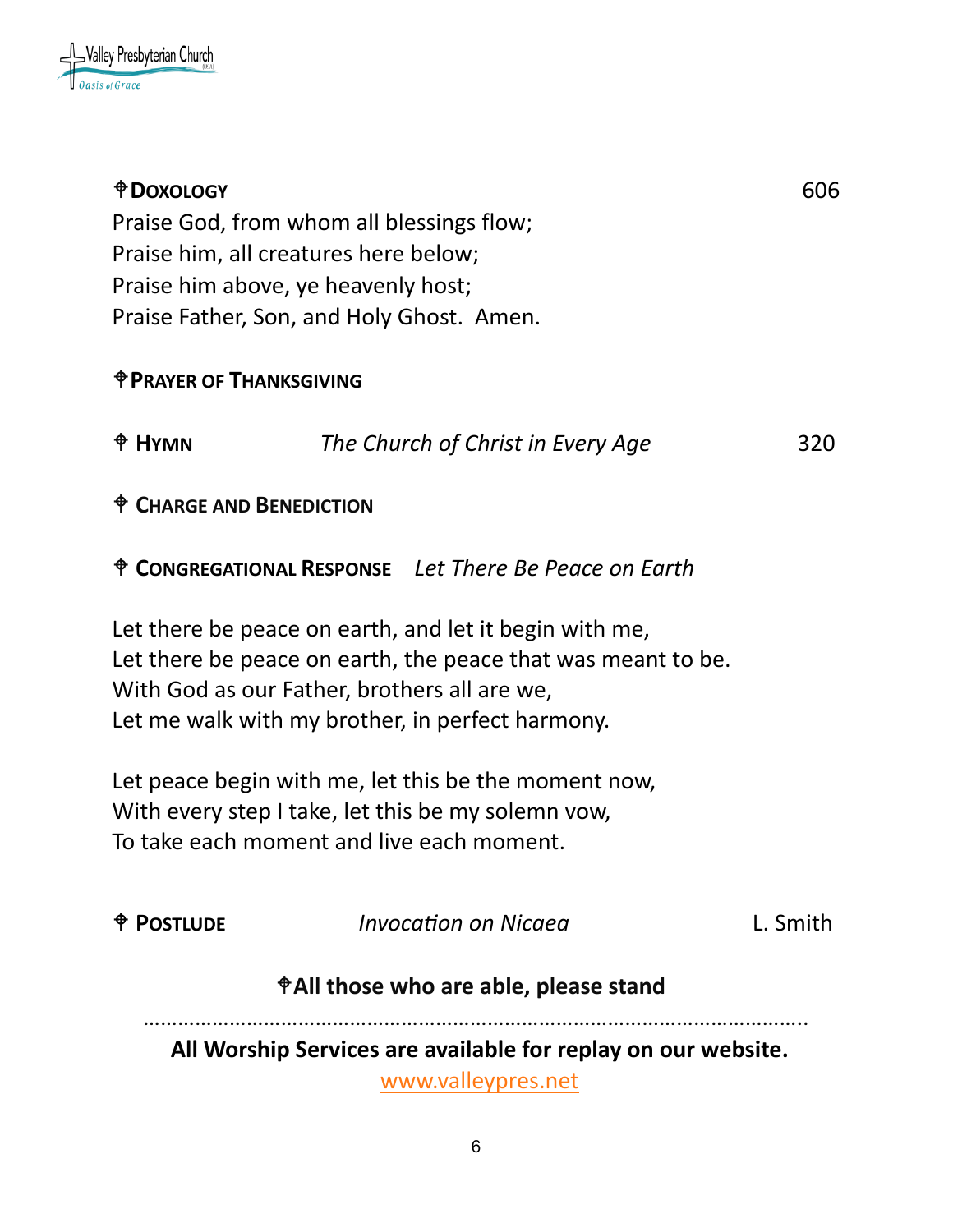

### **Flowers for the Sanctuary provided by**:

Kristine Sells, In memory of her dear husband and best friend, Chuck.

### **Please remember those hospitalized or in rehabilitation:**

Melvin Mounts, Carole Green and Mary Lou Browne

**JUNE 15: Les Misérables—**The 1998 film adaptation of Victor Hugo's classic novel of the same name. This dramatic film stars Liam Neeson as Jean Valjean. The film will be followed by a discussion led by Eloise Fredrickson who will be leading a Faith Formation class in January based on Hugo's epic novel. Come join Valley Presbyterian Church in the Spiritual life Center at 1:00 p.m. on the 15th of June and then every 3rd Wednesday of the month from June through September where VPC will host a new movie each month.

**FLOWER ARRANGEMENT HELP:** We are looking for one or two volunteers to help create small bouquets out of the Sanctuary flowers we receive for Sunday worship. **No experience required & learn a new skill!**  We will train you. Please call Sherry Darrah at (520) 490-9568.

| <b>EVENTS/MEETINGS THIS WEEK:</b>     |                                                             |  |  |  |  |
|---------------------------------------|-------------------------------------------------------------|--|--|--|--|
| Monday 13                             | <b>Wednesday 15</b>                                         |  |  |  |  |
| 9:00 a.m. Parkinson's Chair Exercises | 9:00 a.m. Parkinson's Chair Exercises                       |  |  |  |  |
| 10:00 a.m. Fellowship Committee       | 10:00 a.m. Chair Exercises                                  |  |  |  |  |
| Meeting                               | 1:15 p.m. Movie Ministry                                    |  |  |  |  |
| 10:00 a.m. Patio Sales Team Meeting   | 4:00 p.m. Line Dancing Lessons in<br><b>Fellowship Hall</b> |  |  |  |  |
| Tuesday 14                            |                                                             |  |  |  |  |
| 9:00 a.m. Cardio Drumming             | Friday 17                                                   |  |  |  |  |
| 9:30 a.m. Prayer Ministry             | 9:00 a.m. Parkinson's Chair Exercises                       |  |  |  |  |